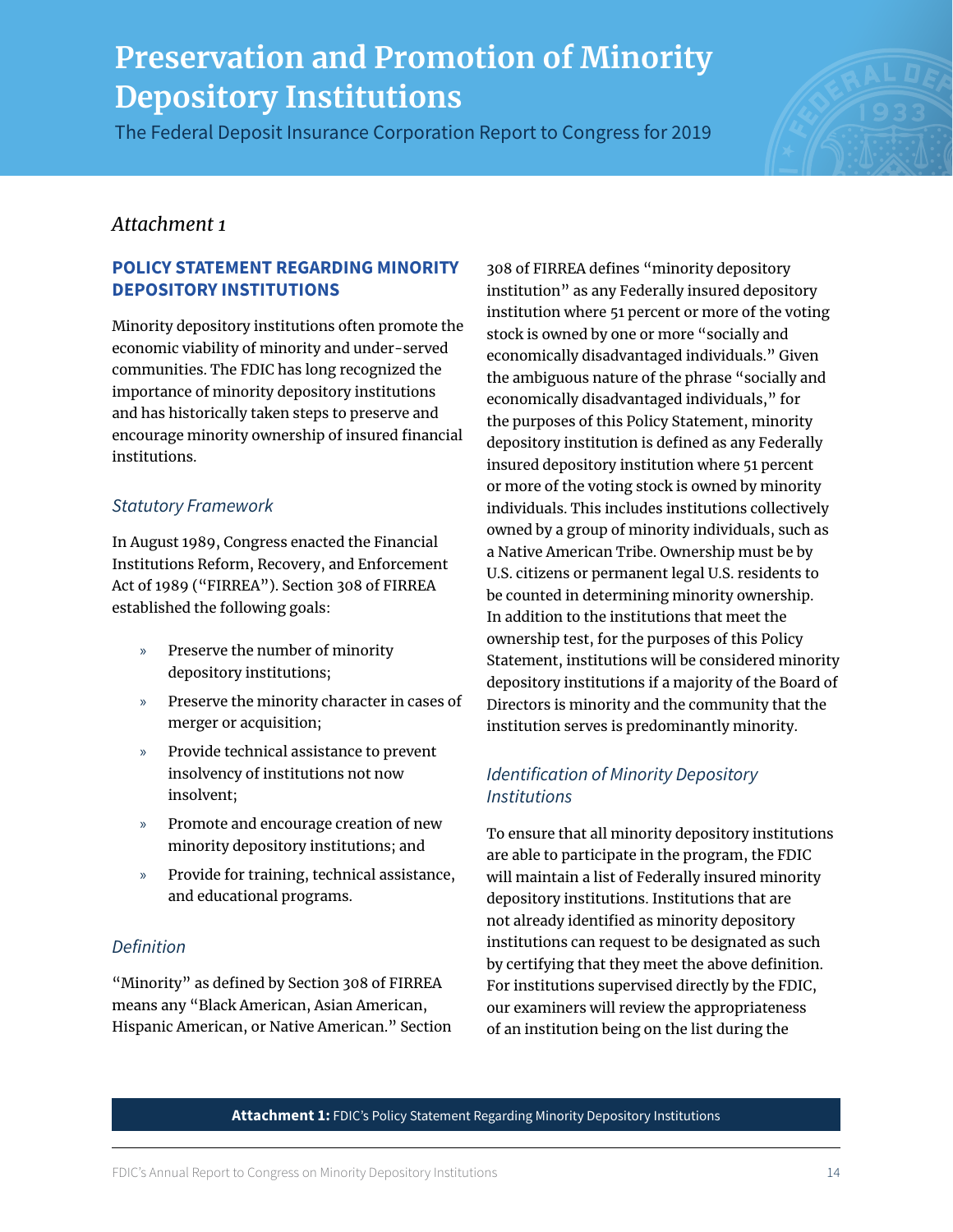The Federal Deposit Insurance Corporation Report to Congress for 2019

examination process. In addition, case managers in our regional offices will note changes to the list while processing deposit insurance applications, merger applications, change of control notices, or failures of minority depository institutions. The FDIC will work closely with the other Federal regulatory agencies to ensure that institutions not directly supervised by the FDIC are accurately captured on our list. In addition, the FDIC will periodically provide the list to relevant trade associations and seek input regarding its accuracy. Inclusion in the FDIC's minority depository institution program is voluntary. Any minority depository institution not wishing to participate in this program will be removed from the official list upon request.

### *Organizational Structure*

The FDIC has designated a national coordinator for the FDIC's minority depository institutions program in the Washington Office and a regional coordinator in each Regional Office. The national coordinator will consult with officials from the Office of Diversity and Economic Opportunity, the Legal Division, and the Division of Resolutions and Receiverships to ensure appropriate personnel are involved in program initiatives. The national coordinator will regularly contact the various minority depository institution trade associations to seek feedback on the FDIC's efforts under this program, discuss possible training initiatives, and explore options for preserving and promoting minority ownership of depository institutions. As the primary Federal regulator for State nonmember banks, the FDIC will focus its efforts on these institutions. However, the national coordinator will meet with the other Federal

regulators periodically to discuss each agency's outreach efforts, to share the ideas, and to identify opportunities where the agencies can work together to assist minority depository institutions. Representatives of other divisions and offices may participate in these meetings.

The regional coordinators are knowledgeable about minority bank issues and are available to answer questions or to direct inquiries to the appropriate office. However, each FDIC-insured institution has previously been assigned a specific case manager in their regional office who will continue to be the institution's central point of contact at the FDIC. At least annually, regional coordinators will contact each minority depository institution directly supervised by the FDIC in their respective regions to discuss the FDIC's efforts to promote and preserve minority ownership of financial institutions and to offer to have a member of regional management meet with the institution's board of directors to discuss issues of interest. Finally, the regional coordinators will contact all new minority State nonmember banks identified through insurance applications, merger applications, or change in control notices to familiarize the institutions with the FDIC's minority depository institution program.

### *Technical Assistance*

The FDIC can provide technical assistance to minority depository institutions in several ways on a variety of issues. An institution can contact its case manager for assistance in understanding bank regulations, FDIC policies, examination procedures, etc. Case managers can also explain the application process and the type of

#### **Attachment 1:** FDIC's Policy Statement Regarding Minority Depository Institutions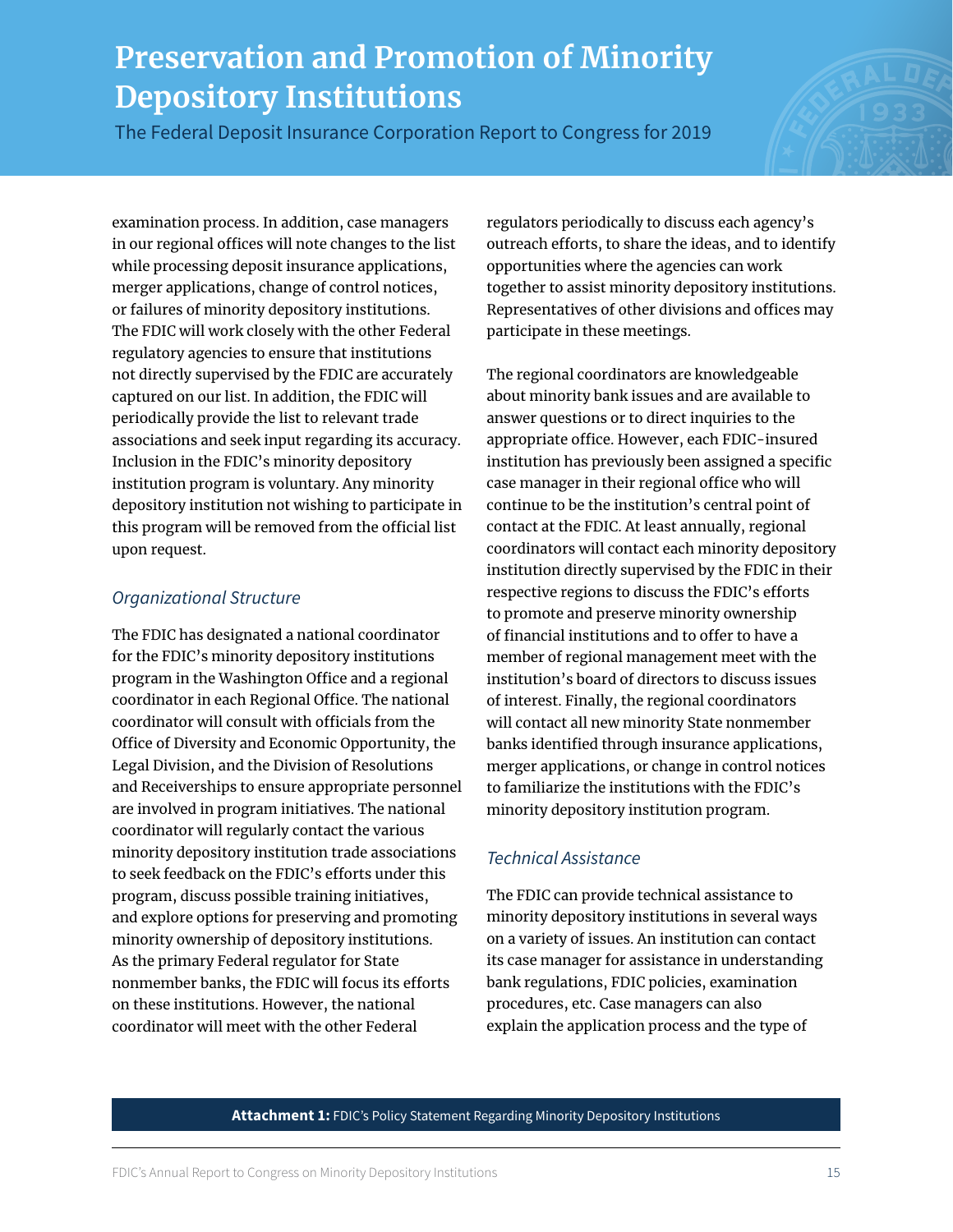The Federal Deposit Insurance Corporation Report to Congress for 2019



analysis and information required for different applications. During examinations, examiners are expected to fully explain any supervisory recommendations and should offer to help management understand satisfactory methods to address such recommendations.

At the conclusion of each examination of a minority depository institution directly supervised by the FDIC, the FDIC will offer to have representatives return to the institution approximately 90 to 120 days later to review areas of concern or topics of interest to the institution. The purpose of the return visits will be to assist management in understanding and implementing examination recommendations, not to identify new problems. The level of technical assistance provided should be commensurate with the issues facing the institution. As such, institutions where more examination recommendations are made would generally be offered more detailed technical assistance in implementing those recommendations.

FDIC employees can advise on risk management procedures, accounting practices, recruiting techniques, etc., but will not actually perform tasks expected of an institution's management or employees. For example, FDIC employees may explain Call Report instructions as they relate to specific accounts, but will not assist in the preparation of an institution's Call Report. As another example, FDIC employees may provide information on community reinvestment opportunities, but will not recommend a specific transaction.

# *Training and Educational Programs*

The FDIC will work with trade associations representing minority depository institutions and other regulatory agencies to periodically assess the need for, and provide for, training opportunities and educational opportunities. We will partner with the trade associations to offer training programs during their annual conferences and other regional meetings.

The national coordinator and the regional coordinators will also work with trade associations and other organizations to attempt to identify groups that may be interested in establishing new minority depository institutions. FDIC representatives will be available to address such groups to discuss the application process, the requirements of becoming FDIC insured, and the various programs geared toward minority depository institutions.

## *Failing Institutions*

The FDIC will attempt to preserve the minority character of failing institutions during the resolution process. In the event of a potential failure of a minority depository institution, the Division of Resolutions and Receiverships will contact all minority depository institutions nationwide that qualify to bid on failing institutions. The Division of Resolutions and Receiverships will solicit qualified minority depository institutions' interest in the failing institution, discuss the bidding process, and upon request, offer to provide technical assistance regarding completion of the bid forms. In addition,